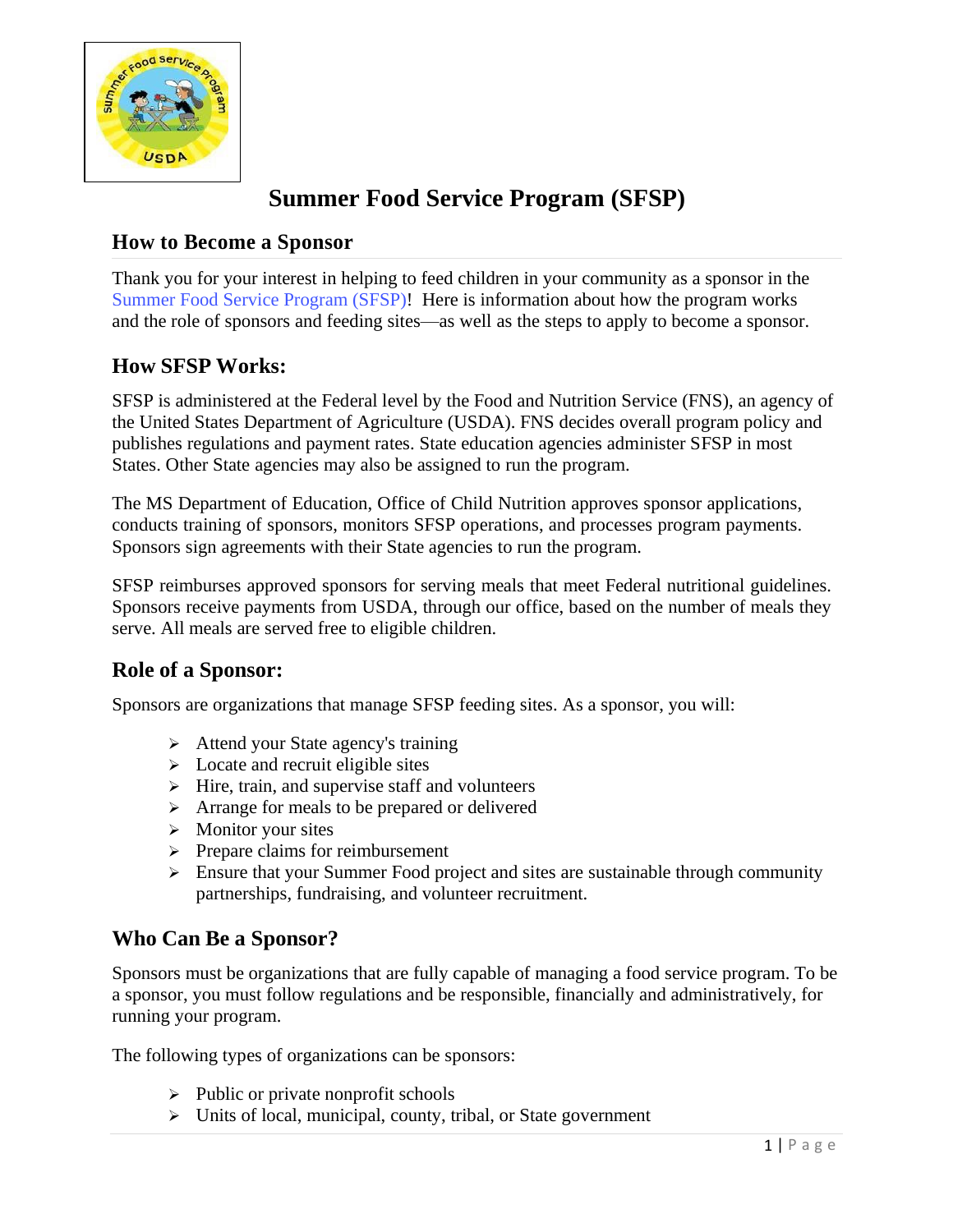- ➢ Private nonprofit organizations
- ➢ Public or private nonprofit camps
- ➢ Public or private nonprofit universities or colleges

#### **What is a Site?**

A site is the physical location, approved by the Office of Child Nutrition, where you serve SFSP meals during a supervised time period. SFSP meal sites are approved by our office and can be open, closed enrolled, camp, migrant, or NYSP:

- $\triangleright$  Open sites operate in low-income areas where at least 50 percent of children residing in the area are eligible for free and reduced-price school meals, based on local school or [census data.](http://www.fairdata2000.com/SummerFood) The meals are served free to any child at the site on a first-come, firstserve basis.
- ➢ Closed enrolled sites are established for a specific group of children who enroll in an organized activity program or who do not reside in an eligible low income area. The site becomes eligible for SFSP if at least half of the enrolled children qualify for free and reduced-price meals. Because the site is not open to the community, meals are served free only to enrolled children.
- $\triangleright$  Camps are sites that offer regularly scheduled food service along with organized activities for enrolled residential or day campers. The camp receives reimbursement only for meals served to enrolled children who qualify for free and reduced-price meals.
- $\triangleright$  Migrant sites primarily serve children of migrant workers. The site qualifies by providing appropriate certification from a migrant organization.
- ➢ NYSP College or university participating in the National Youth Sports Program (NYSP). Children must be enrolled in NYSP to participate.

#### **Who Can Become a Site?**

Meal service sites may be located in a variety of settings, including schools, recreation centers, playgrounds, parks, churches, community centers, day camps, residential summer camps, housing projects, and migrant centers, or on Indian reservations.

Some organizations do not have the financial or administrative ability to run the program, but they can supervise a food service for children, along with recreational or enrichment activities, at a site. If you supervise a site, you will:

- $\triangleright$  Attend your sponsor's training
- $\triangleright$  Supervise activities and meal service at your site
- ➢ Manage volunteers
- ➢ Distribute meals by following SFSP guidelines
- $\triangleright$  Keep daily records of meals served
- $\triangleright$  Store food appropriately
- $\triangleright$  Keep the site clean and sanitary
- $\triangleright$  Help your sponsor promote the program in the community